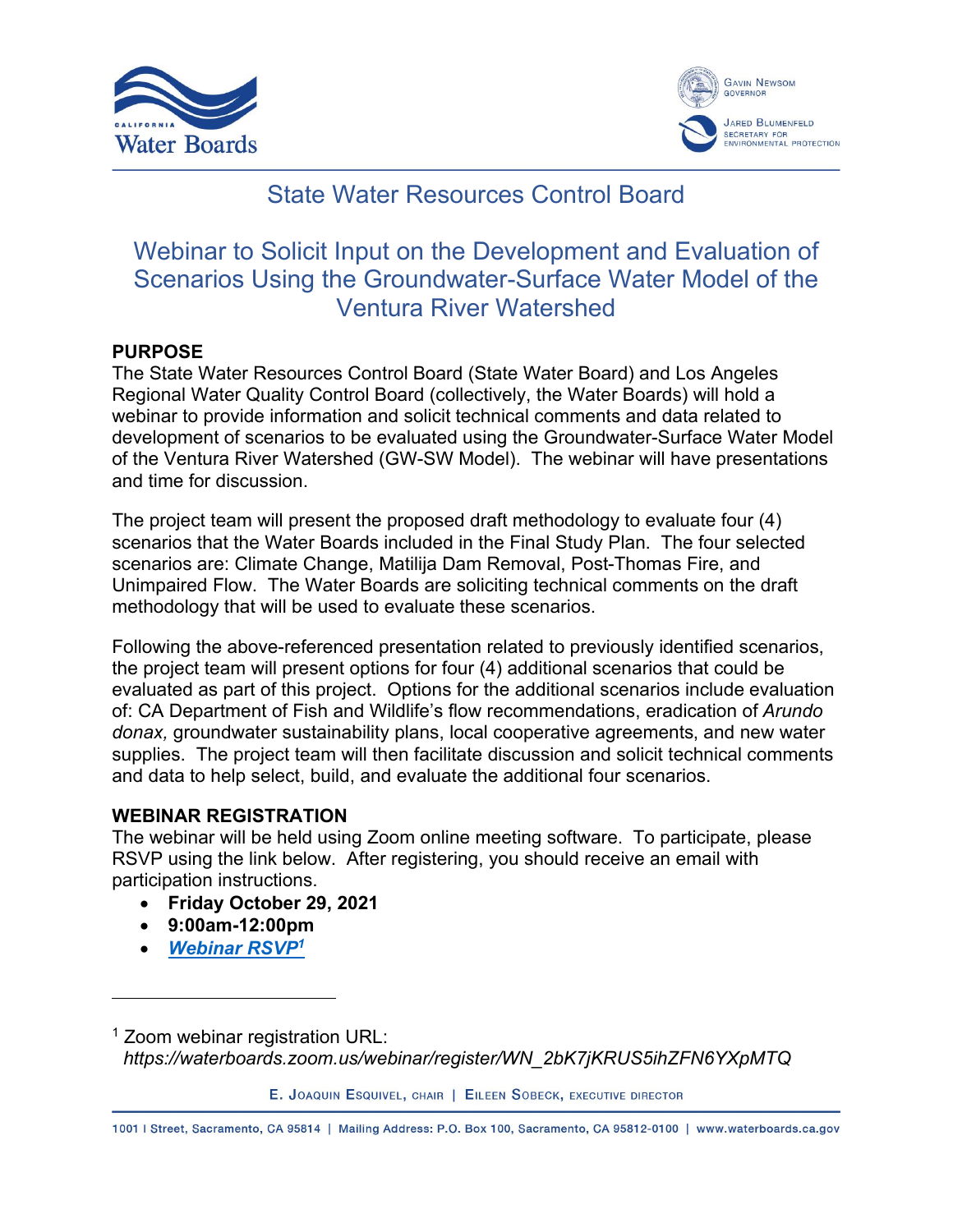#### **SOLICITING TECHNICAL COMMENTS AND DATA**

The Water Boards are soliciting technical comments and data on the topics presented in the webinar. Parties that are interested in coordinating on the development of the to-bedetermined scenarios are encouraged to contact Water Boards staff to discuss technical questions and data needs. Contact information is in the *Contact Us* section, below.

## **Please email technical comments and data to:**

**[InstreamFlows@waterboards.ca.gov](mailto:InstreamFlows@waterboards.ca.gov) by Friday December 3, 2021.**

## **BACKGROUND**

Additional information on the GW-SW Model is available in the following resources<sup>[2](#page-1-0)</sup>:

- · Preliminary Draft Groundwater-Surface Water Model of the Ventura River Watershed (*See [Notice](https://www.waterboards.ca.gov/waterrights/water_issues/programs/instream_flows/cwap_enhancing/docs/ventura_river/notice_prelim_draft_vrw_gw-sw_model.pdf) for access instructions*)
- · Ventura River Watershed Modeling Webinar Series
	- o [Webinar](https://youtube.com/embed/NazmbGD10AE?modestbranding=1&rel=0&autoplay=1) 1 (YouTube): Groundwater-Surface Water and Nitrogen Transport Models: Overview, Status, and Updates to Geologic Analysis
	- o [Webinar](https://youtube.com/embed/KjjxHeV5rDg?modestbranding=1&rel=0&autoplay=1) 2 (YouTube): Groundwater-Surface Water Model: Water Supply and Demand
	- o [Webinar](https://youtube.com/embed/oJjA7y9xKtQ?modestbranding=1&rel=0&autoplay=1) 3 (YouTube): Groundwater-Surface Water Model: Preliminary Draft Calibration, Next Steps, and How to Stay Involved
- · Draft Sensitivity Analysis Approach Memo for the Development of the Groundwater-Surface Water Model of the Ventura River Watershed (*[Draft](https://www.waterboards.ca.gov/waterrights/water_issues/programs/instream_flows/cwap_enhancing/docs/ventura_river/vrw_saa_draft.pdf) [Sensitivity Analysis Approach Memo](https://www.waterboards.ca.gov/waterrights/water_issues/programs/instream_flows/cwap_enhancing/docs/ventura_river/vrw_saa_draft.pdf)*)
- · Draft Data Compilation Report for the Development of Groundwater-Surface Water and Nitrogen Transport Models of the Ventura River Watershed (*[Draft](https://www.waterboards.ca.gov/waterrights/water_issues/programs/instream_flows/cwap_enhancing/docs/vrw_dr_draft.zip) [Data Compilation Report](https://www.waterboards.ca.gov/waterrights/water_issues/programs/instream_flows/cwap_enhancing/docs/vrw_dr_draft.zip)*)
- · Geologic Analysis, Ventura River Watershed (*[Revised Geologic Analysis](https://www.waterboards.ca.gov/waterrights/water_issues/programs/instream_flows/cwap_enhancing/docs/vrw_ga_final.pdf)*)
- Final Study Plan for the Development of Groundwater-Surface Water and Nutrient Transport Models of the Ventura River Watershed (*[Final Study Plan\)](https://www.waterboards.ca.gov/waterrights/water_issues/programs/instream_flows/cwap_enhancing/docs/vrw_sp_final.pdf)*

<span id="page-1-0"></span><sup>2</sup> The following resources are available online at the *[Instream Flow Unit: Ventura River](https://www.waterboards.ca.gov/waterrights/water_issues/programs/instream_flows/cwap_enhancing/ventura_river.html)  [Watershed website](https://www.waterboards.ca.gov/waterrights/water_issues/programs/instream_flows/cwap_enhancing/ventura_river.html)*: *https://www.waterboards.ca.gov/waterrights/water\_issues/programs/instream\_flows/c*

*wap\_enhancing/ventura\_river.html*